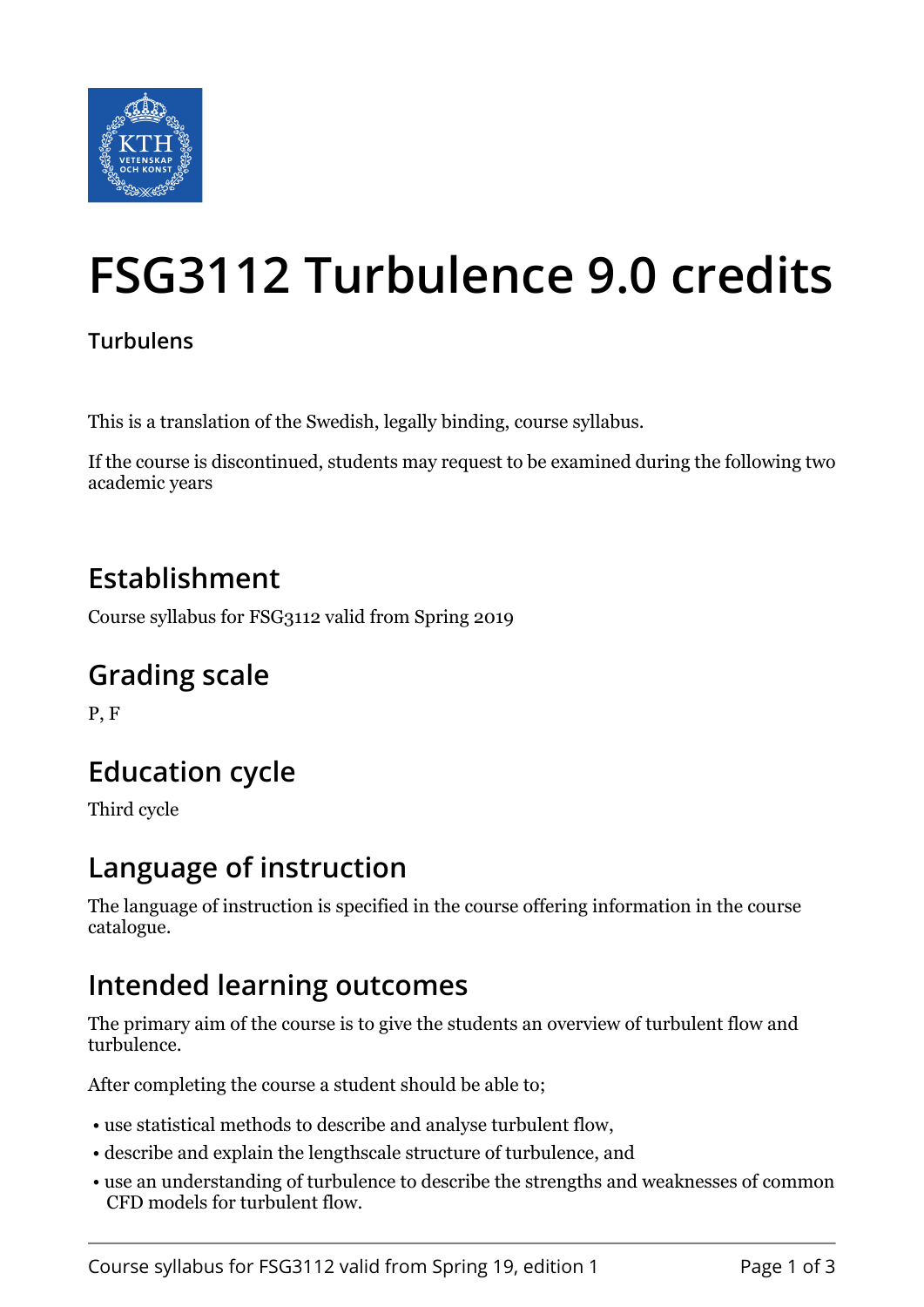• describe/give examples of how fluid dynamics research can adress aspects of sustainability

#### **Course contents**

Fundamental phenomena and concepts. Statistical methods. Shear-flow turbulence and the turbulent boundary layer. CFD models for turbulent flow. The theory of isotropic and homogeneous turbulence.

#### **Specific prerequisites**

SG2214 Fluid Mechanics, or equivalent.

#### **Course literature**

Recommended course book; "Turbulent Flows" by S.B. Pope (CUP, 2000).

Alternative; Ch. 13, "Turbulence", in "Fluid Mechanics" by Kundu & Cohen (Elsevier, 2004).

## **Examination**

- INL1 Assignment, 1.5 credits, grading scale: P, F
- LIT1 Literature assignment, 1.5 credits, grading scale: P, F
- TEN1 Oral exam, 6.0 credits, grading scale: P, F

Based on recommendation from KTH's coordinator for disabilities, the examiner will decide how to adapt an examination for students with documented disability.

The examiner may apply another examination format when re-examining individual students.

INL1 Assignment 1,5 hp (P, F)

LIT1 Literature assignment 1,5 hp (P, F)

TEN1 Oral exam 6,0 hp (P, F)

## **Other requirements for final grade**

Practical laboratory exercise; homework; and a written test or oral examination. Doctoral students should carry out and present a short literature project. The literature project should comprise a summary and analysis of the approaches to relevant turbulence research issues addressed in typically two selected journal papers. The literature project should also address possible sustainability aspects of the selected papers and of the specific research project of the PhD student.